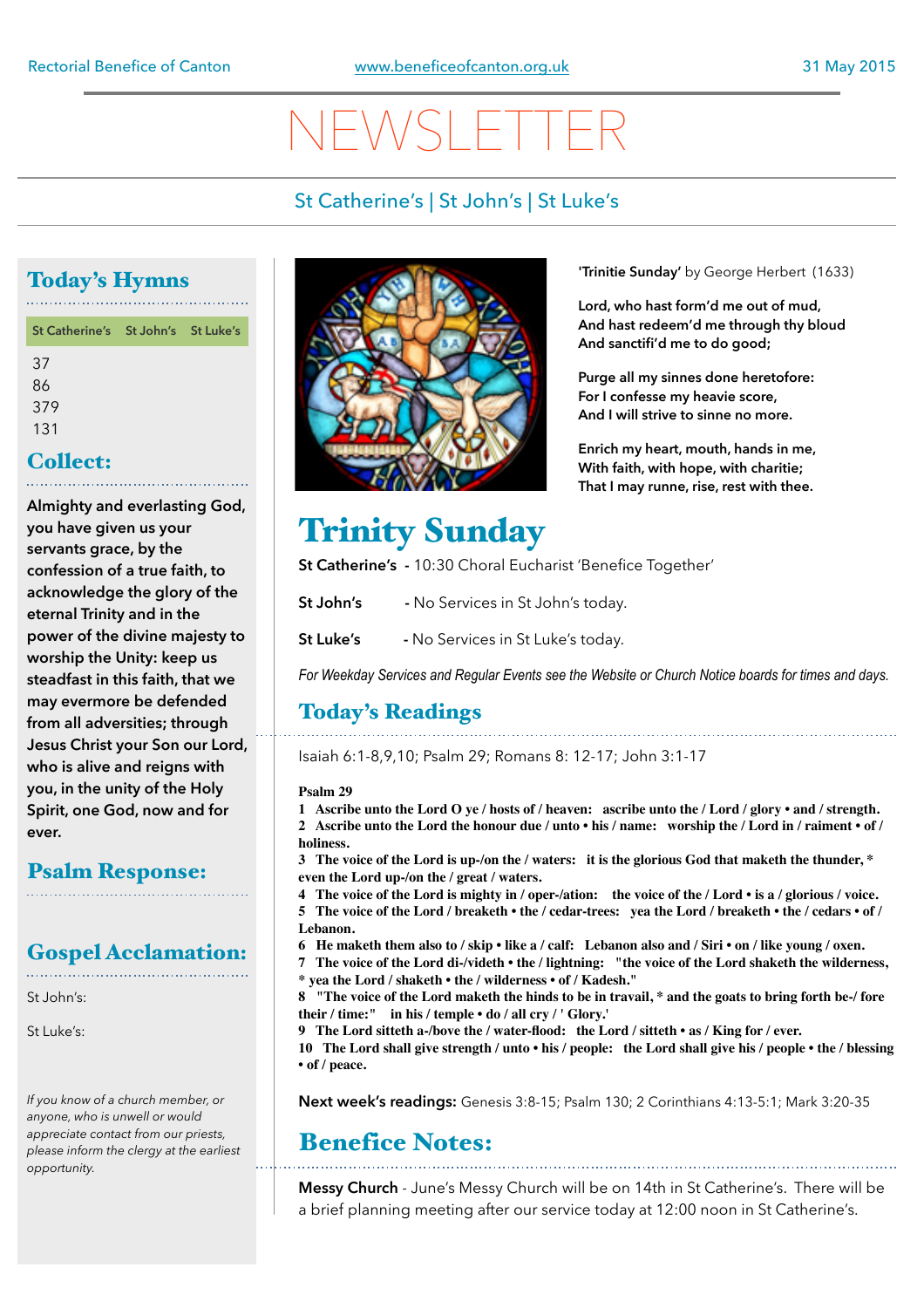### Rectorial Benefice of Canton [www.beneficeofcanton.org.uk](http://www.beneficeofcanton.org.uk) 31 May 2015

**Confirmation** - Next confirmation class for this is on 28 June at 3:00 pm in St Luke's followed by **Explore at 4:00 pm**. **Benefice Together Service** - Today, as the fifth Sunday in May, our only service is in St Catherine's at 10:30 am. Please note, there will be no other services in the benefice on this day. Our focus is on celebrating unity within the Benefice. **PCC Meeting** — The newly elected PCC meets for the first time next Sunday 7 June in St Luke's at 7:00 pm.

**Noticeboard** - If you would like to include something in the notes please send it to [linsaycoolhouse@hotmail.com](mailto:linsaycoolhouse@hotmail.com).

**Vestry Home Group -** Thursdays 7-9pm in St John's - Informal bible study exploring the Gospel readings - All are welcome! Youth Team - Next meets this coming Wednesday 3 June at 5:30 pm in St Luke's. The launch of the youth club will now be in September to allow us more time to prepare and make sure we have everything in place in terms of resources,

volunteers and codes of practice. There'll be regular updates on our progress leading up to the summer holidays.

**Care Team** - The next meeting is on Tuesday 16 June in St Luke's at 7:00 pm. Among other issues, this meeting will look at a care questionnaire which will be given out during a Sunday in June.

**Battle of the Bands** - this will be a music event for young people from year 9 upwards taking place on Saturday 4 July. Application forms available are now available (see Facebook.com/CantonBOB).

**Piano Recital** - Sunday 7 June at 12.15 pm in St Luke's – The recital is by Elizabeth Preece (admission free!)

**Christian Aid -** We have invited the local representative from CA to visit each of our Churches and explain something of their work. She'll visit St Catherine's on 7 June and St John's on 14 June.

## St Catherine's Notes:

**Hall Bookings -** To book the Hall contact the clergy or email [hall.stcatherines@gmail.com](mailto:hall.stcatherines@gmail.com).

**Gardening Club** - Every Tuesday from 1:30 until 3:00 pm. All are welcome. For more details ask Hilary or Gareth. **June Messy Church** - Will be in St Catherine's on 14 June and not the usual fourth Sunday. This is to avoid a near clash with **St Catherine's Summer Fair** which is on Saturday 27 June. Helpers are needed for the set up at 9:00 am and throughout the day. Posters and sign up sheets will be available from this week. Please help us support this major social event.

# St John's Notes:

**Summer Fair** - 4 July from 11:00 until 2:00 pm. **Ty Bronna -** The collection this month (May) is for cereals.

# St Luke's Notes:

**Hall Bookings -** To book the Hall please contact Jackie or Haydn Page on 029 2091 3808 [haydnpage@hotmail.co.uk](mailto:haydnpage@hotmail.co.uk) **Funeral** of the late Lynda Vella is now at 2.30 pm in St Luke's on Friday 5<sup>th</sup> June [time changed from original proposal] **High Tea and Songs of Praise** - 5 July at 4pm. Tickets now available.

**Recently Departed:** Lynda Vella, Margaret Bryant, Stephen Shanahan.

### This Week in the Benefice: (Diocesan Prayer / Anglican Prayer Cycle / Events and Services)

- **Sun 31** Conventional District of Tremorfa, Canon Bob Capper (V); The Anglican Centre in Rome
- **Mon 1** Lisvane ,Chris Burr (V); North-western Pennsylvania; **St Justin, Martyr**
- **Tues 2** Llanishen, Michael Witcombe (V); Norwich; **St Columba**
- **Weds 3** Department for Youth: Dr Sarah Rogers (Chaplain); Nsukka; **St Ephrem the Syrian**
- **Thurs 4** Roath, Canon Stewart Lisk (V) Nyahururu- (Kenya); **St Barnabas, Apostle**
- **Fri 5** Cardiff St German w St Saviour, Dean Atkins (V); Offa Ogbaru; **St Boniface**
- **Sat 6** Roath, St Martin Irving Hamer (V); Ogbia; **St Norbert**
- **Sun 7** Llandaff Deanery Area Dean, Canon Jenny Wigley; Ogbomso Ogoni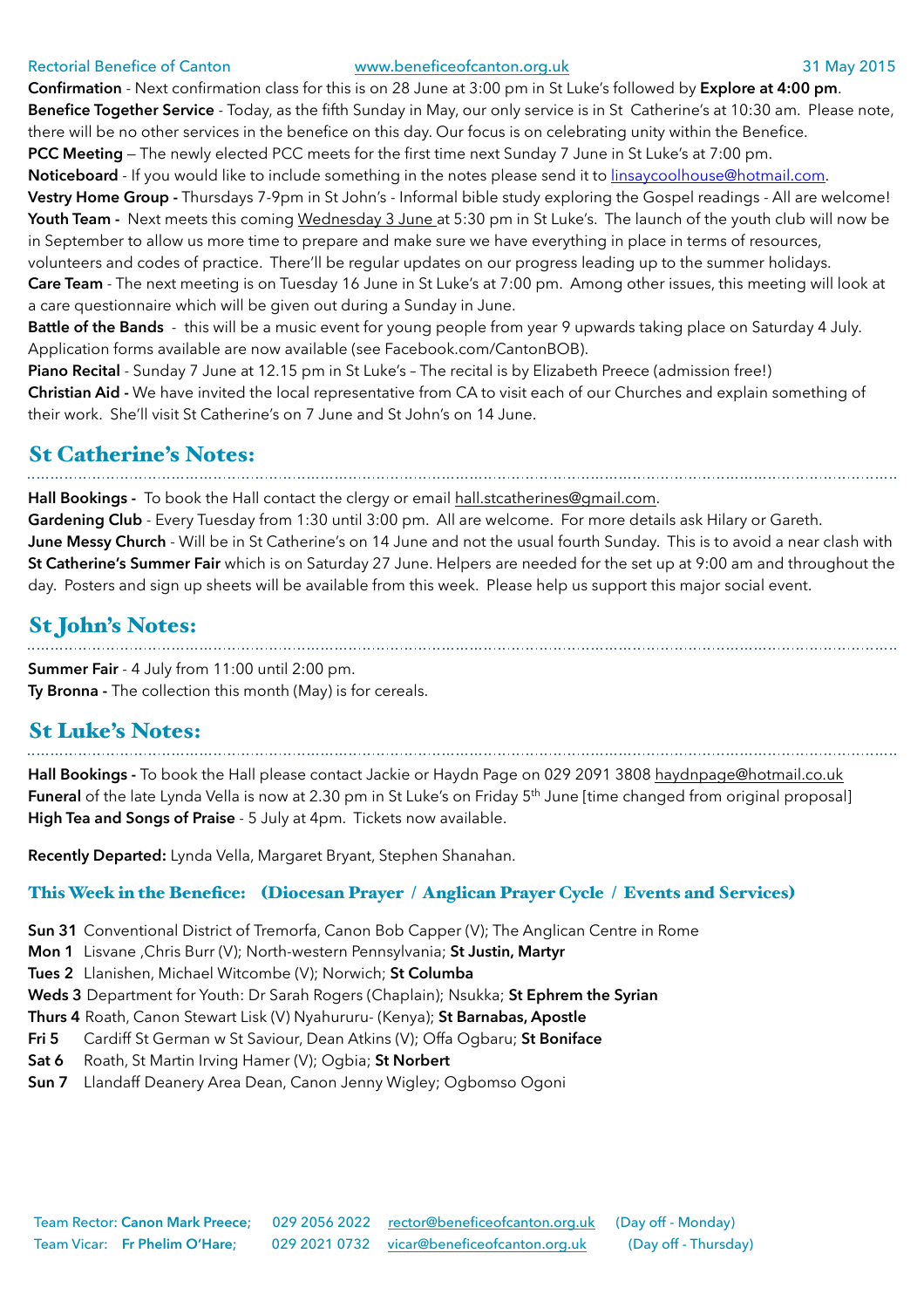### **First Reading**

A reading from the book of the prophet Isaiah.

In the year that King Uzziah died, I saw the Lord sitting on a throne, high and lofty; and the hem of his robe filled the temple. Seraphs were in attendance above him; each had six wings: with two they covered their faces, and with two they covered their feet, and with two they flew. And one called to another and said:

'Holy, holy, holy is the LORD of hosts;

the whole earth is full of his glory.'

The pivots on the thresholds shook at the voices of those who called, and the house filled with smoke. And I said: 'Woe is me! I am lost, for I am a man of unclean lips, and I live among a people of unclean lips; yet my eyes have seen the King, the LORD of hosts!'

Then one of the seraphs flew to me, holding a live coal that had been taken from the altar with a pair of tongs. The seraph touched my mouth with it and said: 'Now that this has touched your lips, your guilt has departed and your sin is blotted out.' Then I heard the voice of the LORD saying, 'Whom shall I send, and who will go for us?' And I said, 'Here am I; send me!'

*Isaiah 6.1-8* 

This is the word of the Lord. **Thanks be to God.** 

### *Psalm 29*

| The Lord shall give his people the blessing of peace.<br>$\mathbf{R}$ |         |         |
|-----------------------------------------------------------------------|---------|---------|
| Ascribe to the Lord, you gods,                                        |         |         |
| ascribe to the Lord glory and strength.                               |         |         |
| Ascribe to the Lord the glory due to his name;                        |         |         |
| worship the Lord in the beauty of holiness.                           |         | $\bf R$ |
| The voice of the Lord is upon the waters;                             |         |         |
| the God of glory thunders;                                            |         |         |
| the Lord is upon the mighty waters.                                   |         |         |
| The voice of the Lord is a powerful voice;                            |         |         |
| the voice of the Lord is a voice of splendour.                        | $\bf R$ |         |
| The voice of the Lord breaks the cedar trees;                         |         |         |
| the Lord breaks the cedars of Lebanon;                                |         |         |
| He makes Lebanon skip like a calf,                                    |         |         |
| and Mount Hermon like a young wild ox.                                | $\bf R$ |         |
| The voice of the Lord splits the flames of fire;                      |         |         |
| the voice of the Lord shakes the wilderness;                          |         |         |
| the Lord shakes the wilderness of Kadesh.                             |         |         |
| The voice of the Lord makes the oak trees writhe                      |         |         |
| and strips the forests bare.                                          |         |         |
| And in the temple of the Lord                                         |         |         |
| all are crying, 'Glory!'                                              |         | R       |